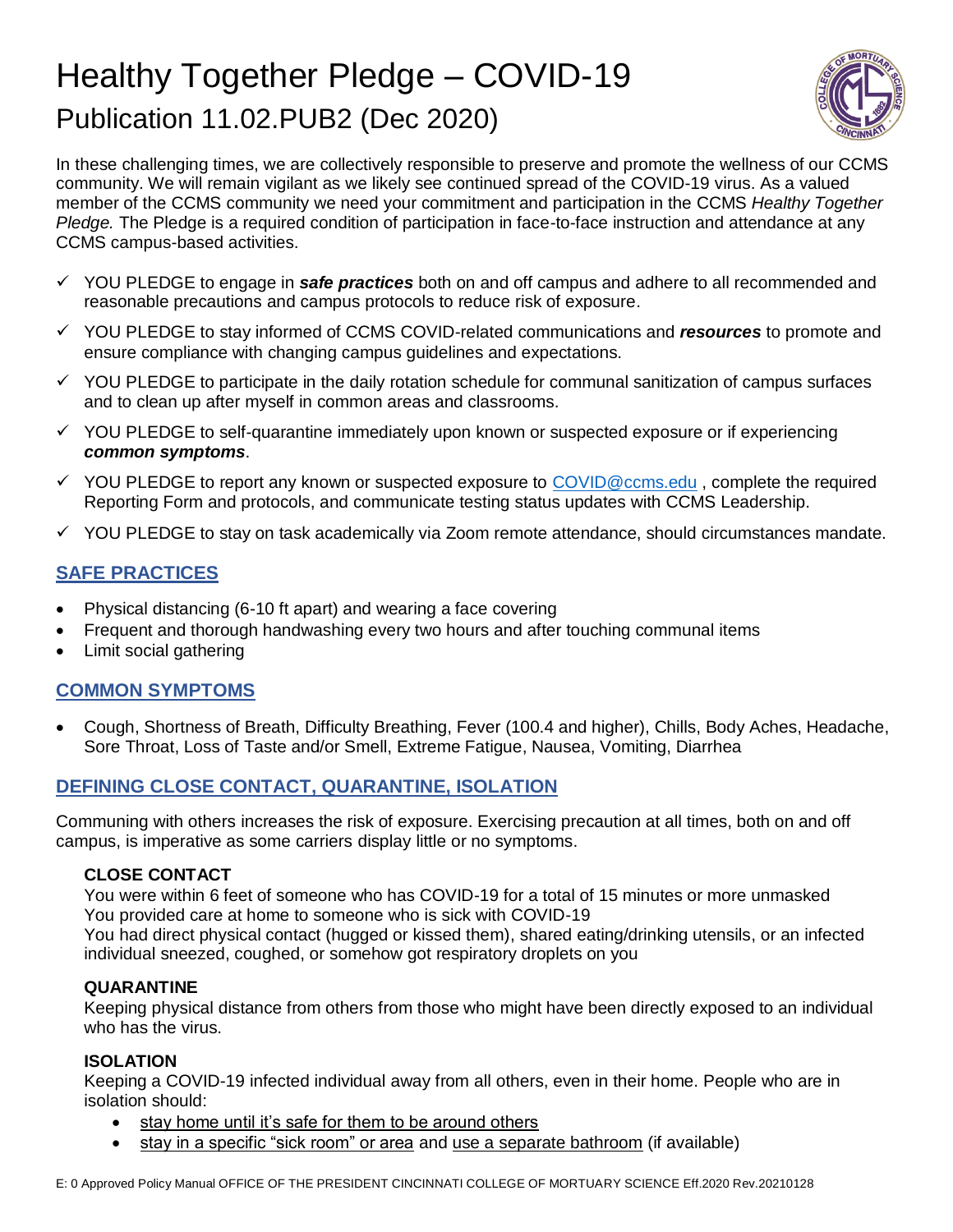## **REPORTING PROTOCOLS**

The information you provide helps us maintain a healthy campus community. When we are not made aware of exposure, symptoms, or test results, the campus community is put at risk and our ability to comply with federal and state reporting requirements is compromised. Please keep CCMS Leadership and Faculty advised of any and all information at [COVID@ccms.edu](mailto:COVID@ccms.edu) .

#### **KNOWN OR SUSPECTED EXPOSURE OR SYMPTOMATIC (QUARANTINE REQUIRED)**

If you experience cold/flu-like symptoms, have had a known or suspected exposure, or have a COVID-19 positive household member, immediately **SELF-QUARANTINE** and contact [COVID@ccms.edu](mailto:COVID@ccms.edu) to advise and receive further instruction and return date. All instructors are notified when you communicate to [COVID@ccms.edu.](mailto:COVID@ccms.edu) Further guidance will be provided on the Exposure Reporting Form.

#### **POSTIVE TEST RESULT (ISOLATION REQUIRED)**

If you are confirmed COVID-19 positive, immediately **ISOLATE** from others and contact [COVID@ccms.edu](mailto:COVID@ccms.edu) to advise and receive further instruction and a return to date. All instructors are notified when you communicate to [COVID@ccms.edu.](mailto:COVID@ccms.edu) Further guidance will be provided on the Exposure Reporting Form.

#### **ATTENDANCE EXPECTATIONS**

CCMS has worked diligently to establish a remote learning option to accommodate the needs of students who are quarantined or isolated to ensure continued academic participation. It is your responsibility to attend scheduled classes remotely using Zoom course links provided in Populi course dashboards using the following important guidelines: Non-participation in a remote class due to extreme illness requires you email your instructor *prior* to the scheduled class start time. Please adhere to the following attendance expectations:

- *Quarantined and isolated students are expected to attend each scheduled class session remotely*, unless too ill to participate, using the provided Zoom link in your Populi course dashboards.
- If too ill and unable to participate in a scheduled class remotely, *you are required to email each course instructor prior to the scheduled class* time to receive an excused absence.
- *To receive an excused absence for a missed class, you are required to email each instructor prior to the scheduled class start time to advise.* Failure to email prior to start time will result in an *unexcused absence*.

## **RESOURCES**

All COVID related inquiries, reporting, and follow up should be directed to **[COVID@ccms.edu.](mailto:COVID@ccms.edu)** Communications to/from this email notifies all relevant administrators and all instructors.

#### **COVID-19 resources:**

CCMS guidance and expectations at [www.ccms.edu/about-ccms/coronavirus-information/](http://www.ccms.edu/about-ccms/coronavirus-information/) CDC guidance at<https://www.cdc.gov/coronavirus/2019-ncov/if-you-are-sick/quarantine.html> CDC general resources at<https://www.cdc.gov/coronavirus/2019-nCoV/> CDC testing locations at<https://coronavirus.ohio.gov/wps/portal/gov/covid-19/testing-ch-centers/>

#### **COMPLETE THE PLEDGE**

Complete your Pledge by signing and submitting the following Acknowledgement page only.

*<sup>\*</sup>Certain medical conditions may warrant consideration for an approved exception of the mandated face covering requirement. Medical or disability-related accommodation requests specific to COVID-19 requirements should be submitted using the CCMS Disability and Accommodation Request ADA Accommodation Request Form available by contacting the President a[t president@ccms.edu](mailto:president@ccms.edu) or obtain the ADA Accommodation Form by visiting [www.ccms.edu](http://www.ccms.edu/) > Student Resources > Forms section in the footer of the homepage. Students who cannot wear a face covering due to medical or disability-related reasons must contact the President a[t president@ccms.edu,](mailto:president@ccms.edu) 513.761.2020, and prior to entering campus.*